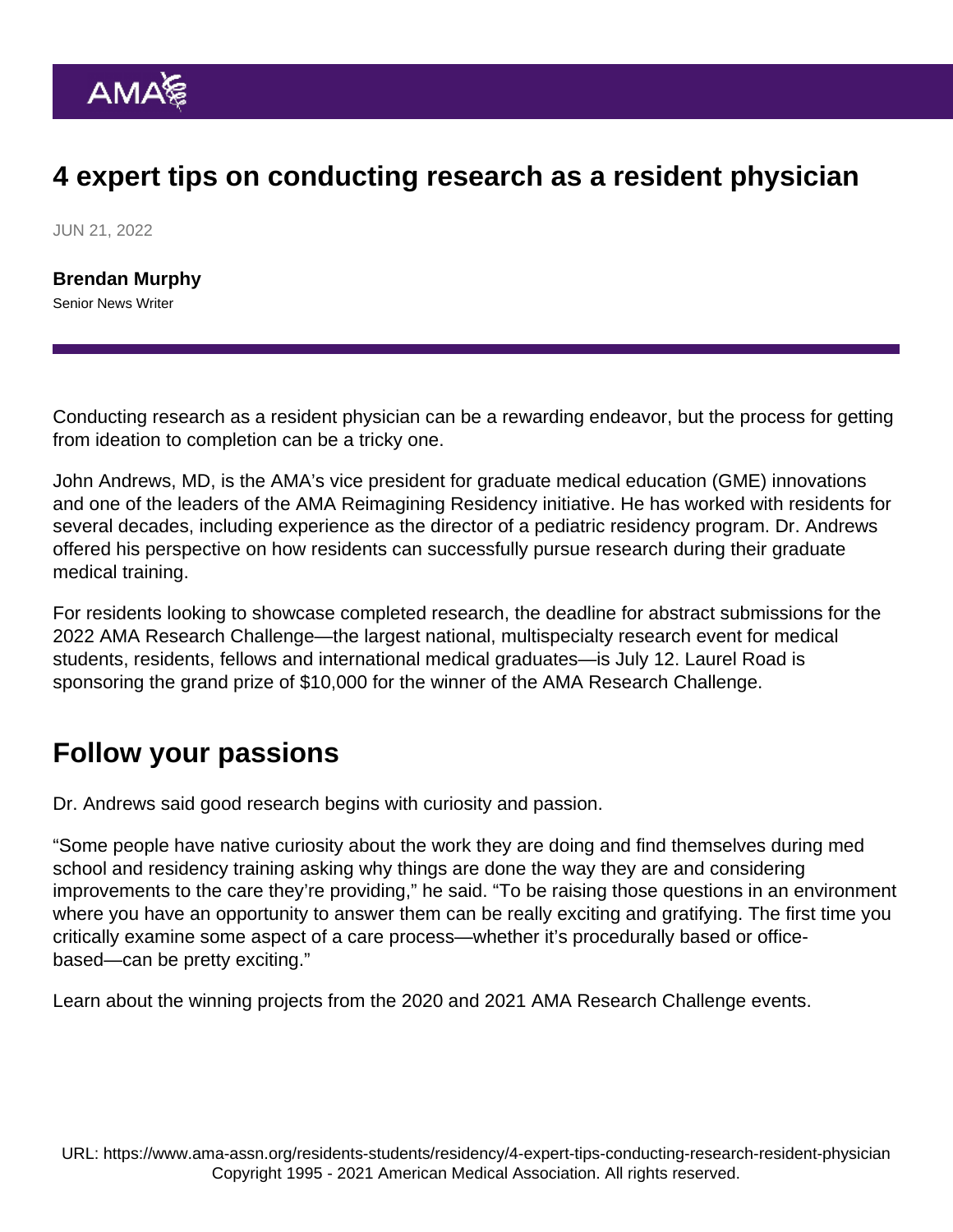# Familiar topics will resonate

Looking at the 2021 AMA Research Challenge for context, the one resident-submitted project among the finalists dealt with medical students' socioeconomic status. Dr. Andrews said residents can draw from their own learning environments to find topics that will create rich research projects.

"As soon as you engage in research because you have an interest in answering questions that others are posing—or that you think other people will be interested in—I think your connection to it is a little more tenuous," he said.

"They may see a lot of things about residency selection or scheduling or the training environment or assessment or a lot of things that are a part of being a resident," Dr. Andrews added." Residents "have a different perspective" on such topics "perhaps than their faculty mentors or people who are administratively responsible for those processes."

Learn about the four things [judges look for in medical poster presentations](https://www.ama-assn.org/residents-students/medical-school-life/4-things-judges-look-medical-poster-presentations).

## Don't be shy about presenting

The research you do in residency may not get published in JAMA, but there are still plenty of forums to showcase your work. In addition to the AMA Research Challenge, Dr. Andrews recommended presenting with specialty societies.

"To make brief oral presentations or poster presentations at regional or national meetings is the best way to start, because often the mentors who are helping them with the research are a part of those meetings to begin with," Dr. Andrews said.

Held virtually, the AMA Research Challenge event gives medical students, physicians and anyone else interested an opportunity to view research posters and presentations and network with other students, residents, fellows and international medical graduates interested in similar research.

Learn about three ways that that [virtual medical research competitions benefit entrants.](https://www.ama-assn.org/about/research/3-ways-virtual-medical-research-competitions-benefit-entrants)

#### Make a plan